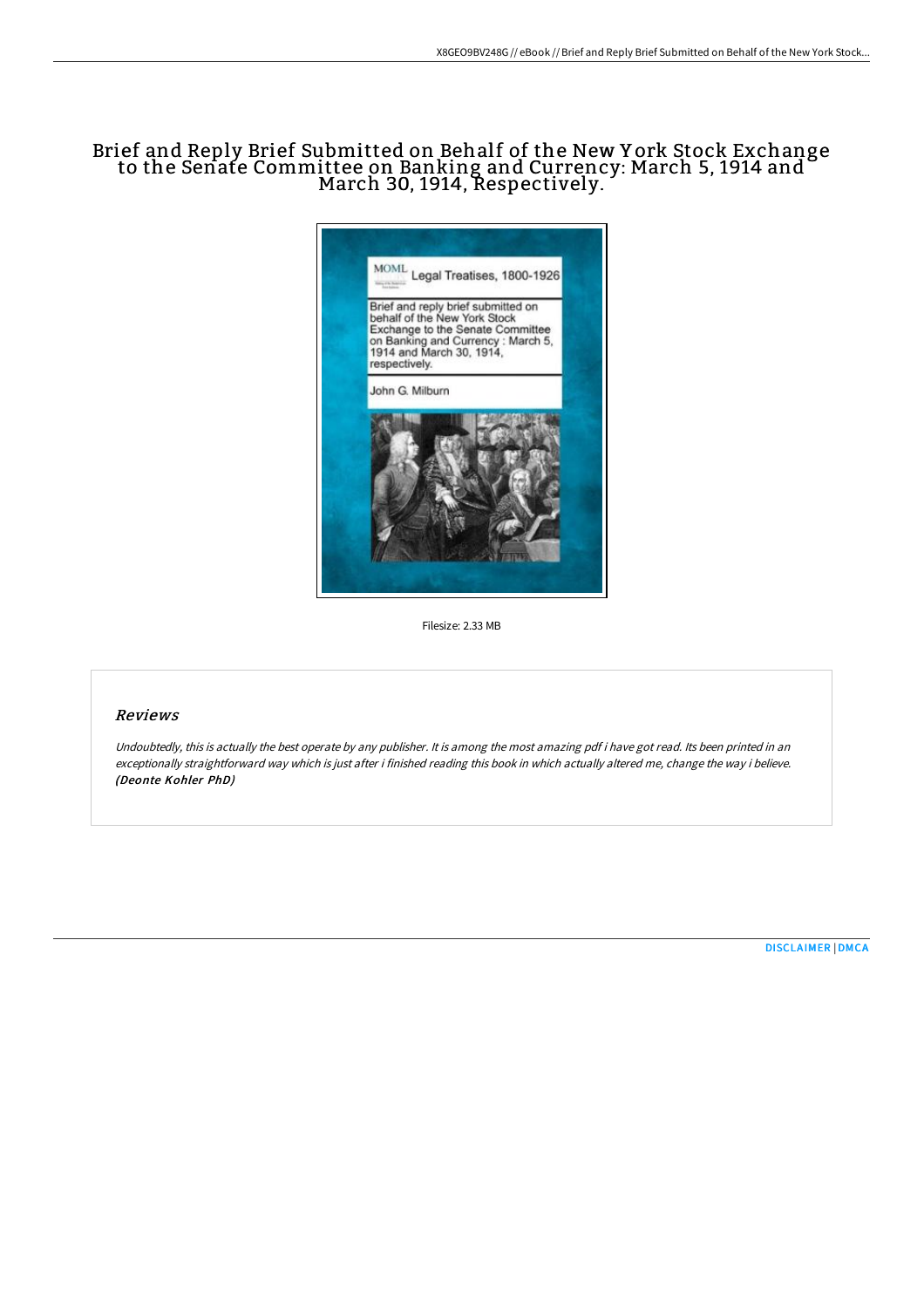## BRIEF AND REPLY BRIEF SUBMITTED ON BEHALF OF THE NEW YORK STOCK EXCHANGE TO THE SENATE COMMITTEE ON BANKING AND CURRENCY: MARCH 5, 1914 AND MARCH 30, 1914, RESPECTIVELY.



Gale Ecco, Making of Modern Law, United States, 2010. Paperback. Book Condition: New. 246 x 189 mm. Language: English . Brand New Book \*\*\*\*\* Print on Demand \*\*\*\*\*.The Making of the Modern Law: Legal Treatises, 1800-1926 includes over 20,000 analytical, theoretical and practical works on American and British Law. It includes the writings of major legal theorists, including Sir Edward Coke, Sir William Blackstone, James Fitzjames Stephen, Frederic William Maitland, John Marshall, Joseph Story, Oliver Wendell Holmes, Jr. and Roscoe Pound, among others. Legal Treatises includes casebooks, local practice manuals, form books, works for lay readers, pamphlets, letters, speeches and other works of the most influential writers of their time. It is of great value to researchers of domestic and international law, government and politics, legal history, business and economics, criminology and much more.++++The below data was compiled from various identification fields in the bibliographic record of this title. This data is provided as an additional tool in helping to insure edition identification: ++++Harvard Law School LibraryCTRG95-B3129Cover title. In the matter of Senate Bill 3895 . a bill To prevent the use of the mails and of the telegraph and the telephone, in futherance of fraudulent and harmful transactions on stock exchanges. --P. [1] Brief signed: John G. Milburn, Walte[New York?: s.n., 1914]. 100 p.; 24 cm.

B Read Brief and Reply Brief Submitted on Behalf of the New York Stock Exchange to the Senate Committee on Banking and Currency: March 5, 1914 and March 30, 1914, [Respectively.](http://techno-pub.tech/brief-and-reply-brief-submitted-on-behalf-of-the.html) Online **Download PDF Brief and Reply Brief Submitted on Behalf of the New York Stock Exchange to the Senate Committee** on Banking and Currency: March 5, 1914 and March 30, 1914, [Respectively.](http://techno-pub.tech/brief-and-reply-brief-submitted-on-behalf-of-the.html)